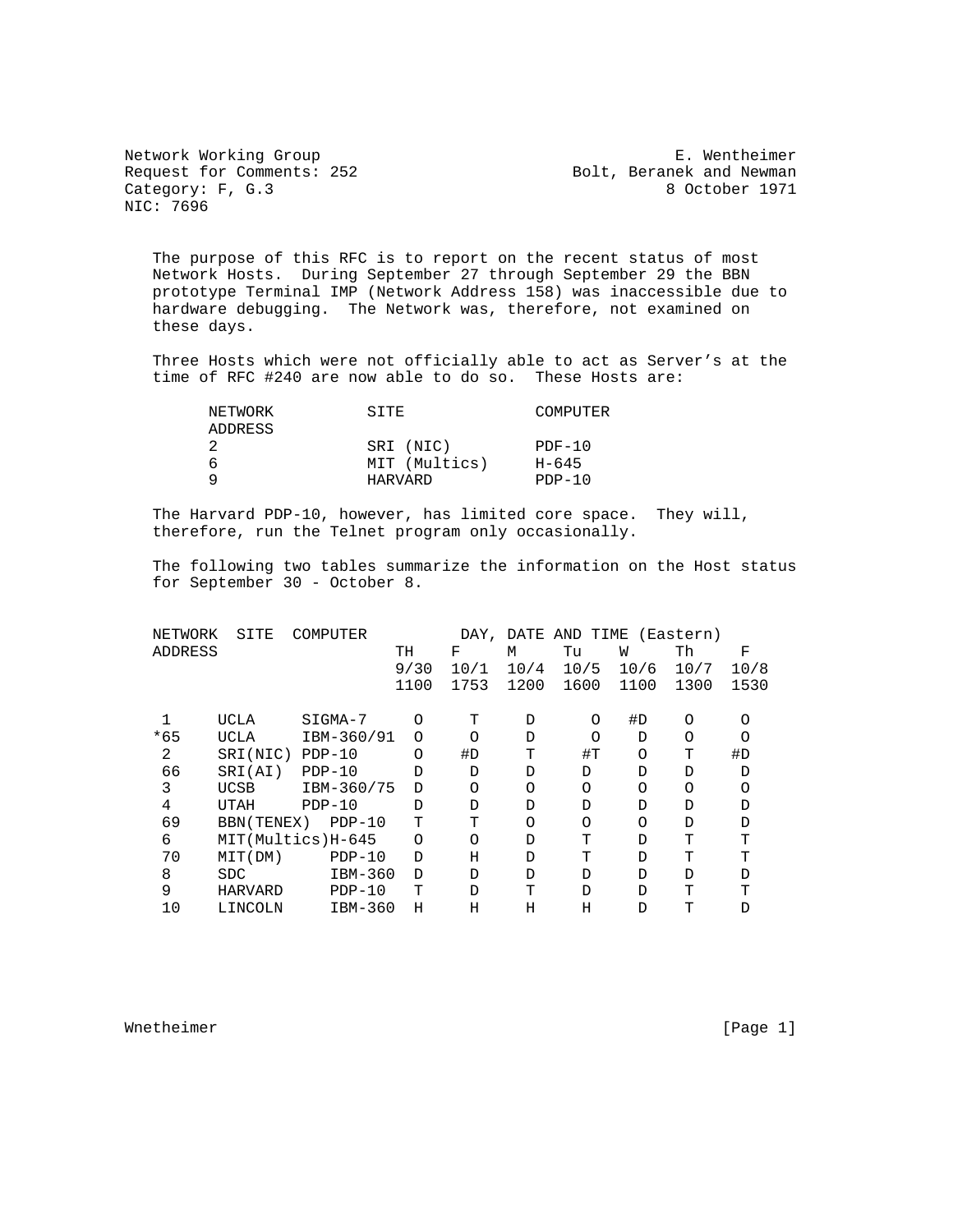where

 D = Dead (Destination Host either dead or inaccessible [due to network partitioning or local IMP failure] from the BBN Terminal IMP.)

R = Refused (Destination Host returned a CLS to the initial RFC.)

 T = Timed out (Destination Host did not respond in any way to the initial RFC, although not dead.)

 H = 1/2 Open (Destination Host opened a connection but then either immediately closed it, or did not respond any further.)

 0 = Opened (Destination Host opened a connection and was accessible to user.)

- \* The UCLA IMB-360/91 currently has Remote Job Service (NETRJS), but has not implemented a full server Telnet System. The BBN Terminal IMP is not equipped to test NETRJS however, we are assuming that receipt of the UCLA explanatory message indicates that NETRJS is also functioning.
- # These sites advertise that they may not have their system available # at these times.

Whetheimer [Page 2]